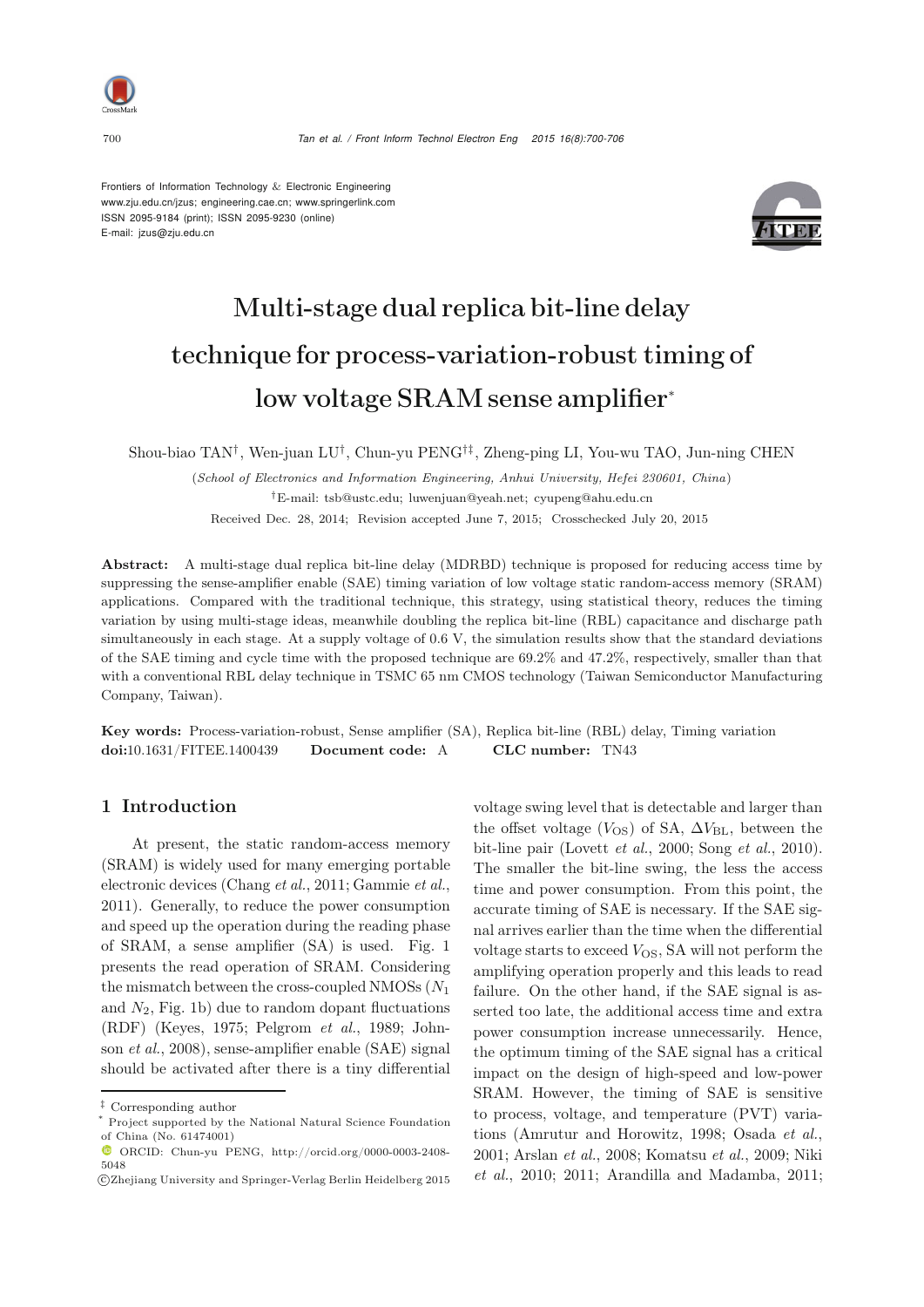Kawasumi *et al.*, 2012; Li *et al.*, 2014; Wu *et al.*, 2014). [Thus, for low-supply voltage applications,](#page-6-7) the timing variation of SAE will deteriorate.

To obtain the optimum timing with minimal slack for SAE, the replica bit-line (RBL) technique is commonly adopted [\(Amrutur and Horowitz](#page-6-7), [1998;](#page-6-7) [Arandilla and Madamba,](#page-6-8) [2011](#page-6-8)). In this method, the replica cells (RC), dummy cells (DC), and replica bit-line capacitance, rather than the logic gate, are employed for tracking the normal bit-lines discharge delay to obtain the suitable timing. However, with fabrication technology scaling, the threshold voltage  $(V<sub>TH</sub>)$  of the transistor is more prone to shift caused by RDF. Meanwhile, the RBL technique cannot track the  $V_{TH}$  variation, which leads to read failure and increase of access time, particularly for low-supply applications.

To solve this issue, further suppression of the timing of SAE is necessary. In this paper, using statistical theory, a multi-stage dual replica bit-line delay technique is proposed, which is divided by M stages, while in each stage doubling the replica bitline capacitance and discharge path simultaneously. Thus, the optimized timing of SAE is suitable for the low-voltage SRAM application.

#### 2 Related RBL delay techniques

The conventional RBL technique, presented in Fig. 2, was proposed for the timing of control path tight tracking the time of the read discharge (Amru-



Fig. 1 Read operation of SRAM: (a) block diagram of the read operation path; (b) conventional voltage latch-type SA; (c) signal waveforms during the read operation

tur and Horowitz, [1998\)](#page-6-7). Compared with the tradition inverter chain delay technique, the RBL delay technique uses a replica bit-line and replica cells to replicate normal bit-line capacitance and bit-cell current. In standby mode, the normal bit-lines  $(BL[n])$ and RBL are precharged to  $V_{\text{DD}}$ . During a read operation, the word line  $(WL[m])$  and the CLK signal are activated. RBL and the normal bit-line selected are discharged simultaneously. Finally, when the differential voltage between the worst case normal bit-line pair exceeds the  $V_{OS}$  of SA, the SAE is activated to speed up [reading.](#page-6-7) [Simulation](#page-6-7) [results](#page-6-7) [\(](#page-6-7)Amrutur and Horowitz, [1998](#page-6-7)) showed that the RBL technique is more robust than the inverter chain delay technique under process variations (PVs).

The robustness characteristic of the RBL delay technique depends on having the same systematic variations. However, due to local variations, the RBL delay can be decreased, reducing the bitline swing and causing a read failure, or increased, causing an increase in power consumption. Fig. 3 presents the effect of SAE timing variation caused by local variation of RBL on performance.

To obtain the optimum timing of SAE, the configurable replica bit-line delay (CRBD) technique [\(Arslan](#page-6-9) *et al.*, [2008](#page-6-9)) has been proposed, based on the conclusion that the timing variation of SAE is reduced, compared to that of a conventional RBL circuit, by using plural replica cells in the RBL column, according to [Osada](#page-6-10) *et al.* [\(2001](#page-6-10)). The method shrinks the timing variation of SAE by  $\sim 14 \times$ . However, the CRBD technique increases the implementation costs because additional post-silicon tests are



Fig. 2 Block diagram of the SRAM array with conventional RBL delay circuit (RC: replica cell; DC: dummy cell; MC: memory cell)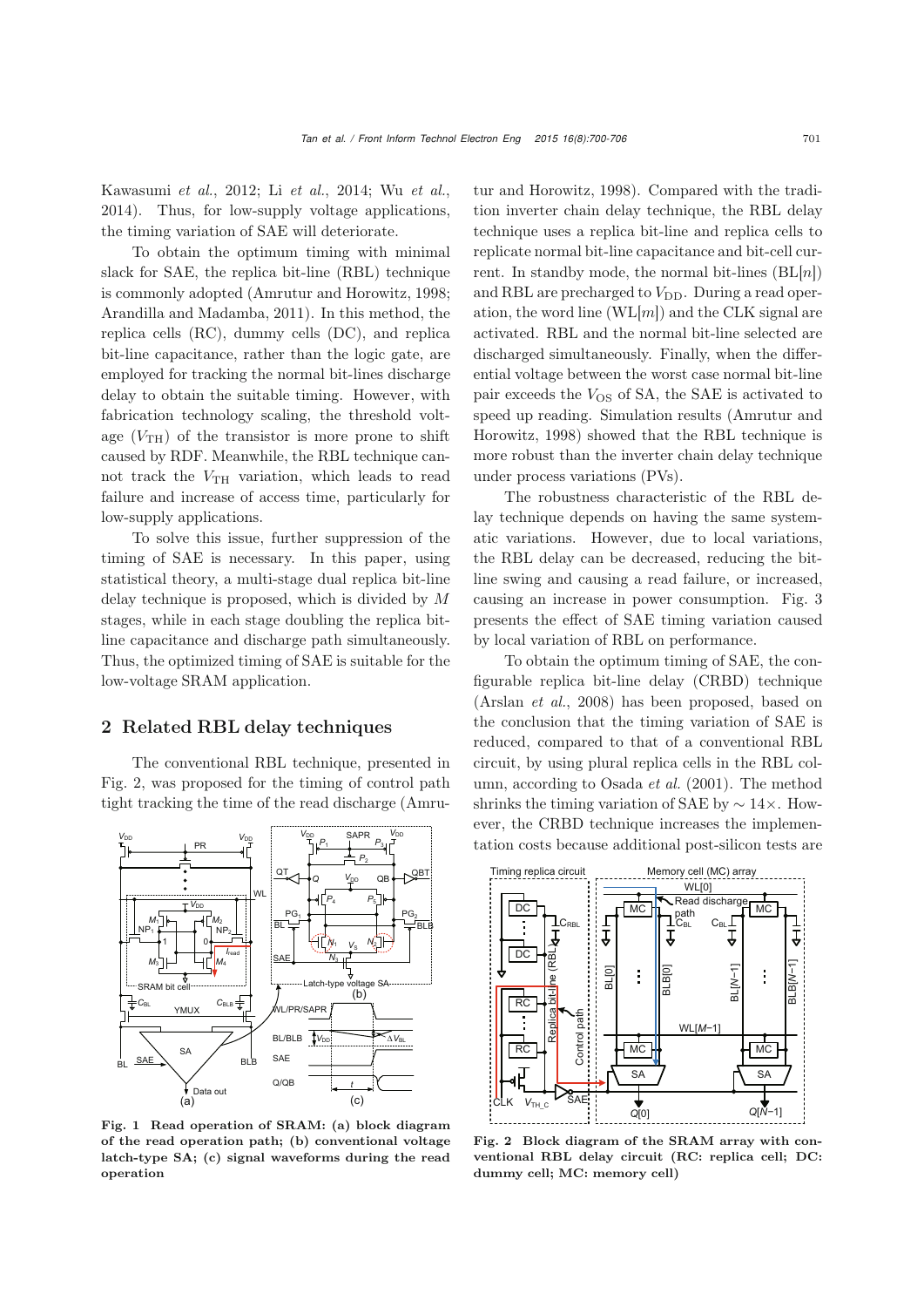required. As a further improvement, a multi-stage replica bit-line delay (MRBD) technique (Fig. 4a), based on statistical principles has been developed in [Komatsu](#page-6-11) *et al.* [\(2009](#page-6-11)). The MRBD technique divides the RBL into several sub-RBLs, while keeping the RCs in each stage the same as that in conventional



Fig. 3 Effect of SAE timing variation related to local variation of RBL on performance ( $\Delta V_{BL}$ : differential voltage swing between the bit-line pair;  $\Delta V_{\text{EBLS}}$ : extra bit-line swing;  $BLB_{FD}$  and  $BLB_{SD}$ : fastest and slowest discharging situations for BLB, respectively; RBLFD and RBLSD: fastest and slowest discharging situations for RBL, respectively)

RBL. As a result, the theoretical total standard deviation of timing variation,  $\sigma$ , is divided by  $\sqrt{M}$  (*M* is the number of the stages) compared to that of conventional RBL. However, with the increase of *M*, the mismatch between global RBL and normal bit-line becomes obvious owing to the gate delay of the inverters inserted in every two stages. From this, a digitized replica bit-line delay (digitized-RBD) technique (Fig. 4b) was proposed by Niki *et al.* (2010; 2011). The digitized-RBD technique uses  $K$  times RCs in the RBL column compared to that of conventional RBL to obtain the standard deviation of RBL delay variation divided by  $K\sqrt{K}$ . Then the goal timing variation of SAE is multiplied by  $K$  for using the time multiply circuit (TMC) to guarantee that the delay time is the same as that of normal bit-line. That is to say, the theoretical goal standard deviation of timing variation is divided by  $\sqrt{K}$  compared to conventional RBL. The disadvantage of this technique is that, as the RCs count increases, the quantified error caused by the delay unit used in TMC becomes larger, and there is an increase in total area overhead. Another technique, called multiple-stage parallel replica bit-line delay (MPRBD) (Fig. 4c) (Wu *[et al.](#page-6-12)*, [2014\)](#page-6-12), whose essence is K multiple RBLs



Fig. 4 Existing replica bit-line techniques: (a) MRBD; (b) digitized-RBD; (c) MPRBD; (d) DRBD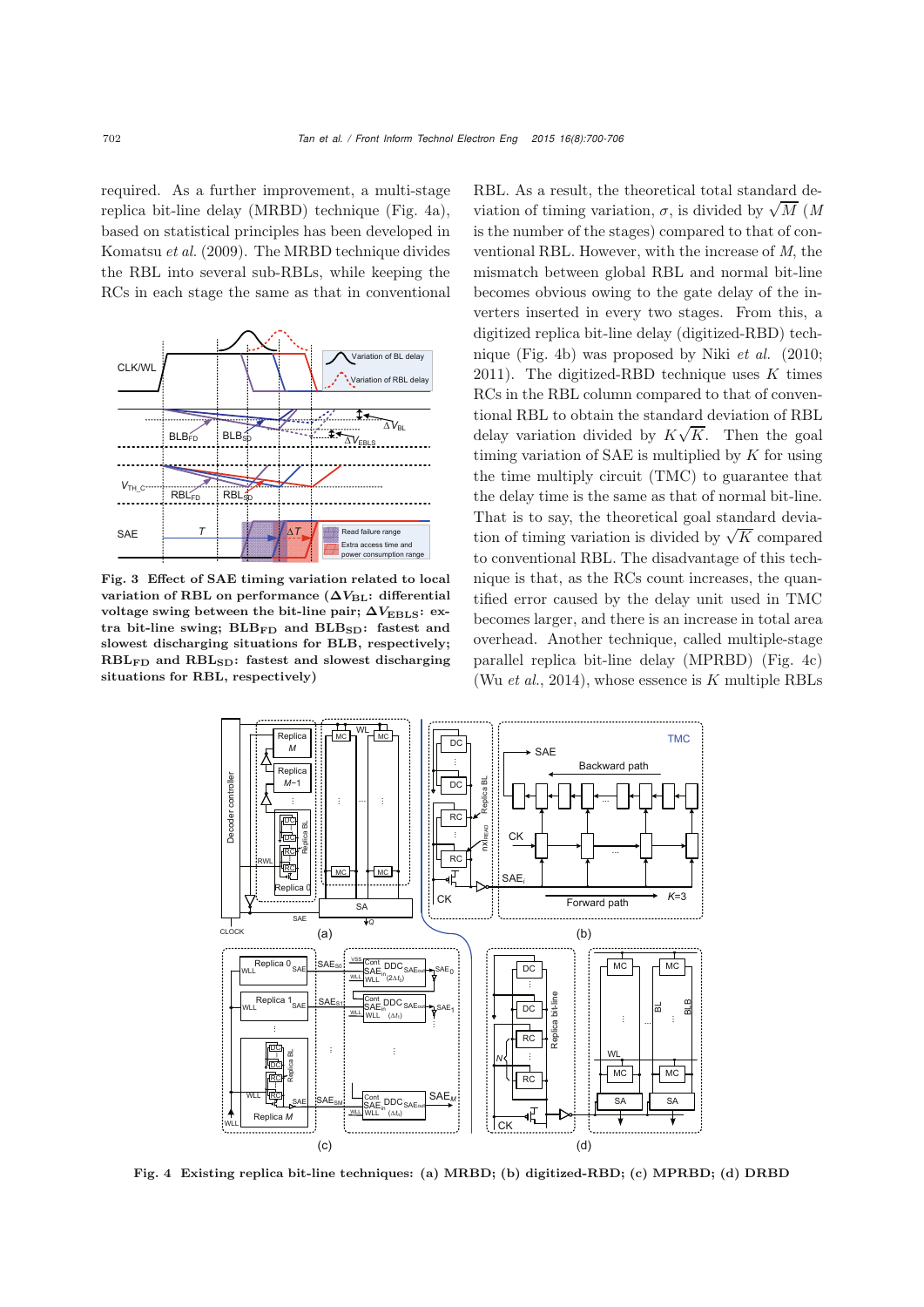being divided into  $M \times K$  stages, faces the same problems as the digitized-RBD technique. Considering the trade-off between area overhead and performance, the two sets of replica bit-line (main and reser[voir\)](#page-6-13) [delay](#page-6-13) [technique](#page-6-13) [is](#page-6-13) [employed](#page-6-13) [\(](#page-6-13)Kawasumi *et al.*, [2012](#page-6-13)). To further improve the area overhead, the dual replica bit-line delay (DRBD) technique (Fig. 4d) has recently been proposed by Li *[et al.](#page-6-14)* [\(2014](#page-6-14)). Without extra area overhead, this design proposal improves the target standard deviation of timing variation of the SAE by  $1/\sqrt{2}$  times. However, the capacitance of the dual-RBL is doubled by connecting the two sides of the replica column. Consequently, compared to normal bit-line, the charging time of dual-RBL is doubled, which leads to the increase of access time. In addition, the new replica cell proposed by Li *[et al.](#page-6-14)* [\(2014](#page-6-14)) cannot well simulate the real 6T bitcell owing to the destruction of cross coupling.

# 3 Principle and structure of the proposed MDRBD technique

According to [Arslan](#page-6-9) *et al.* [\(2008\)](#page-6-9), the scaling of conventional RBL delay variation  $(\sigma/\mu)$  is a function of the number of RCs, which is described by

$$
\frac{\sigma_n/\mu_n}{\sigma_0/\mu_0} = \frac{1}{\sqrt{n}},\tag{1}
$$

where  $\sigma_0$  and  $\mu_0$  are the standard deviation and mean of timing variation of conventional RBL, respectively. The distinctions  $\sigma_n$  and  $\mu_n$  are those of RBL with *n* times RCs compared to the conventional one. Owing to the *n* times RCs being activated (i.e.,  $I_{\text{read}}$  of RBL increases by n times),  $\mu_n$  is equal to  $\mu_0/n$ . Keeping the capacitance  $(C_{RBL})$  invariant,  $\sigma_n$ is approximately equal to  $\sigma_0/(n\sqrt{n})$  (i.e., the theoretical basis of  $k\sqrt{k}$  directly given in Niki *et al.* (2010; 2011)). However, the time delay of RBL is directly proportional to the ratio of  $C_{RBL}/I_{\text{read}}$ . Therefore, keeping  $I_{\text{read}}$  invariant (i.e., the number of RCs is invariant) and  $C_{RBL}$  being multiplied by  $m, \sigma_m$ is approximately equal to  $m\sigma_0$  (i.e.,  $C_{RBL}/I_{\text{read}}$  ~  $(\mu_0, \sigma_0^2)$ ,  $mC_{\rm RBL}/I_{\rm read} \sim (m\mu_0, (m\sigma_0)^2)$ , according to [Komatsu](#page-6-11) *et al.* [\(2009\)](#page-6-11). Furthermore, to ensure that the mean of timing variation is the same as that of the conventional RBL, extra circuits such as TMCs or accumulative circuits are necessary.

According to the aforementioned fundamental principle, the principle of the proposed MDRBD technique shown in Fig. 5 could be explained as follows: first, using twice the number of RCs compared to conventional RBL, the standard deviation and mean of timing variation are  $\sigma_0/(2\sqrt{2})$  and  $\mu_0/2$ , respectively. Then they become  $\sigma_0 / \sqrt{2}$  and  $\mu_0$  owing to  $C_{RBL}$  multiplied by two on both sides. Further, divide the RBL into several sub-RBLs (i.e., M stages novel dual replica bit-lines, DRBs), while keeping the RCs in each stage the same as those before division. Those of DRB become  $\sigma_0/(M\sqrt{2})$  and  $\mu_0/M$ . Finally, accumulating the  $M$  stages using inverters, they become  $\sigma_0/\sqrt{2M}$  and  $\mu_0$ .

Fig. 6 presents the distribution comparison between different techniques, where  $\sigma$  is the standard deviation of the timing variation of DRB used in the proposed MDRBD technique. Compared with the conventional RBL, the standard deviation of the timing variation of MDRBD is divided by  $\sqrt{2M}$ .

The proposed MDRBD technique solves the problem of the double charging time necessary in the DRBD technique using the multi-stage idea. Moreover, to achieve the same effect, 2M stages are necessary according to the MRBD technique, which means



Fig. 5 Block diagram of the conventional RBL and proposed MDRBD circuits



Fig. 6 Relations of distribution of the SAE timing among different techniques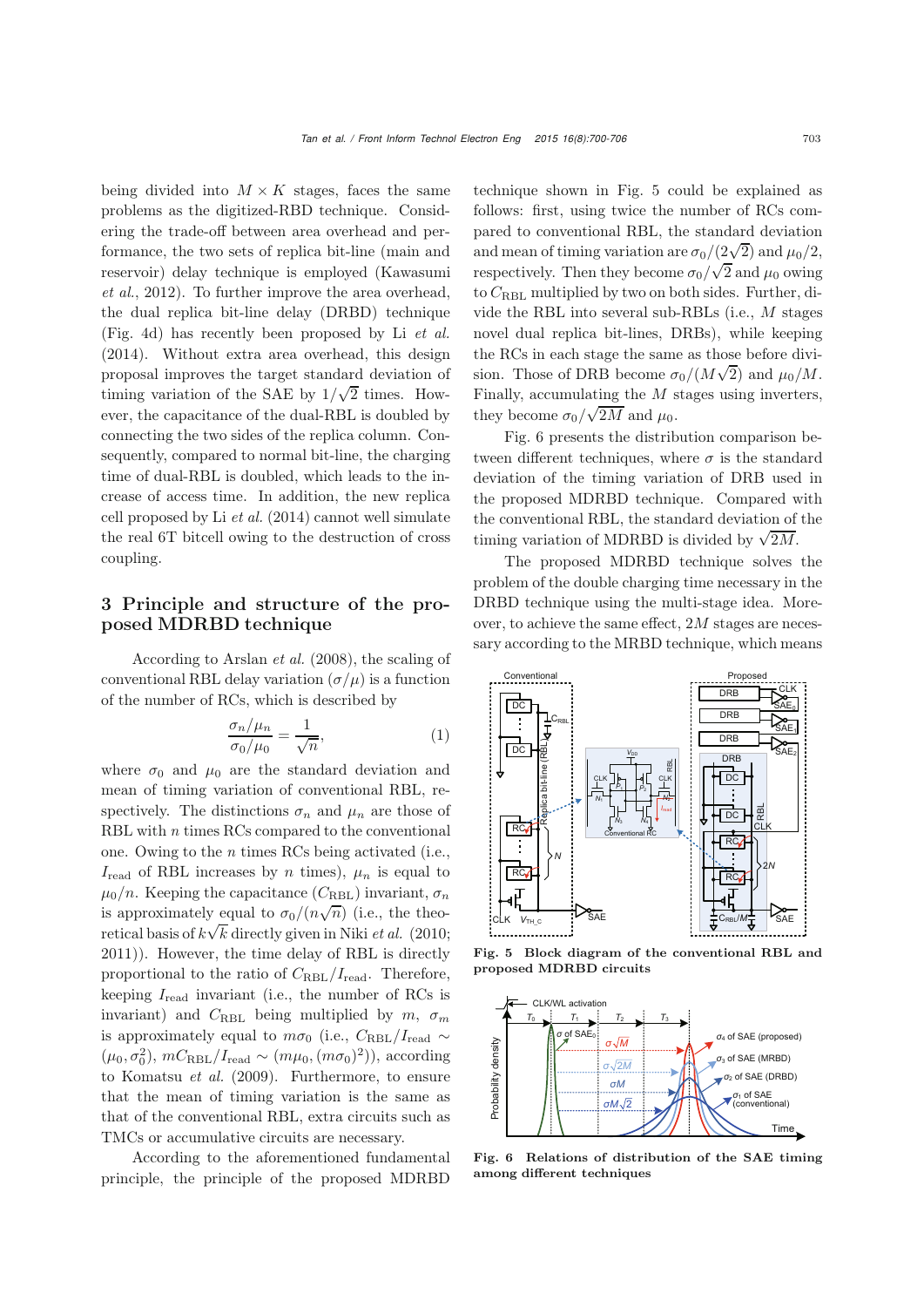$2M$  inverters are necessary. However, only M inverters are necessary in the proposed MDRBD technique owing to, in each stage, doubling the replica bitline capacitance and discharge path simultaneously. Consequently, to a certain degree, the mismatch between global RBL and normal bit-line owing to the gate delay of the inverters decreases.

#### 4 Simulation results and discussion

Fig. 7 presents the standard deviation of SAE timing with different stages using MRBD and the proposed MDRBD technology. Keeping the same stage, the standard deviation of SAE timing of the RBL with the proposed MDRBD technology will be reduced approximately by  $1/\sqrt{2}$ , compared with that of the RBL with the MRBD technology. However, with theoretically the same improvement, the standard deviation of SAE timing of the RBL with the proposed MDRBD technology is better than that of the RBL with the MRBD technology owing to the half inverters utilized (Table 1).



Fig. 7 Standard deviation of SAE timing with different numbers of stages, using MRBD and the proposed MDRBD technique, respectively (i.e., 0.8 V, SS,  $-40 °C$ ,  $N = 2$ )

As shown in Fig. 8, a comparative study, in the condition of 0.6 V supply voltage, slow-slow (SS) corner,  $-40$  °C, and 128-row memory cells, is made among the conventional RBL, MRBD, DRBD, and the proposed MDRBD based on the TSMC 65 nm CMOS technology (Taiwan Semiconductor Manufacturing Company, Taiwan). Here, RBLs are divided into four stages for MRBD and MDRBD, and  $N = 2$ . The Monte Carlo simulation results show that the proposed MDRBD has the lowest standard deviation  $\sigma$  (8.4 ns), resulting in improvements of 69.2%, 45.1%, and 11.6% compared with those of

Table 1 Comparisons of the number of stages divided, inverter used, and standard deviation of SAE timing between MRBD and the proposed MDRBD technique<sup>\*</sup>

| Number of      |              |             | Number of      | $\sigma$ |              |
|----------------|--------------|-------------|----------------|----------|--------------|
| stages         |              |             | inverters used | (ns)     |              |
| MRBD           | <b>MDRBD</b> | <b>MRBD</b> | MDRBD          | MRBD     | <b>MDRBD</b> |
| $\overline{2}$ | 1            | 2           | 2              | 2.283    | 1.855        |
| 4              | 2            | 4           |                | 1.840    | 1.486        |
| 6              | 3            | 6           | 3              | 1.617    | 1.287        |
| 8              | 4            | 8           | 4              | 1.547    | 1.205        |
| 10             | 5            | 10          | 5              | 1.405    | 1.081        |
| 12             | 6            | 12          | 6              | 1.340    | 1.012        |

<sup>∗</sup> With theoretically the same improvement, 0.8 V, SS, <sup>−</sup><sup>40</sup> ◦C,  $N = 2$ 

the conventional RBL, DRBD, and MRBD, respectively. Generally, without the timing margin, the desired access cycle time is double the SAE timing delay (Niki *et al.*, 2010; 2011; Li *et al.*, 2014). Considering random  $V_{TH}$  variation, a large timing margin is necessary. Assuming three times standard deviation for the SAE timing margin, the conventional and proposed access timing margins are 163.8 ns and  $50.4 \text{ ns}$  (i.e.,  $3\sigma \times 2$ ), respectively. The timing margin is reduced by about 113.4 ns owing to a 69.2% reduction of the SAE timing variation. Consequently, the access time is reduced by 227 ns. Thus, a 47.2% cycle time improvement is expected using the proposed MDRBD technique.

Fig. 9 shows the standard deviation of these current techniques and the proposed design with different supply voltages. The simulation condition remains the same except for the supply voltage (i.e., SS, $-40$  °C). When the supply voltage varies from 0.6 V to 1.0 V, the standard deviation of the timing variation of the proposed design is reduced by about 63.2% to 69.2%, 44% to 48%, and 6.7% to 13.3% compared with those of the conventional RBL, DRBD, and MRBD, respectively. In particular, at the supply voltage of 0.6 V, the standard deviation is decreased by 69.2% compared with that of the conventional RBL, which indicates that the proposed design is more effective in low-supply applications.

Fig. 10 shows the standard deviation of these current techniques and the proposed design with a different process corner. Keeping the supply voltage at 0.6 V and the temperature at  $-40$  °C, the variation tendency of the standard deviation in different RBL techniques shows that the standard deviation of the proposed design is reduced by 59.2% to 69.2%,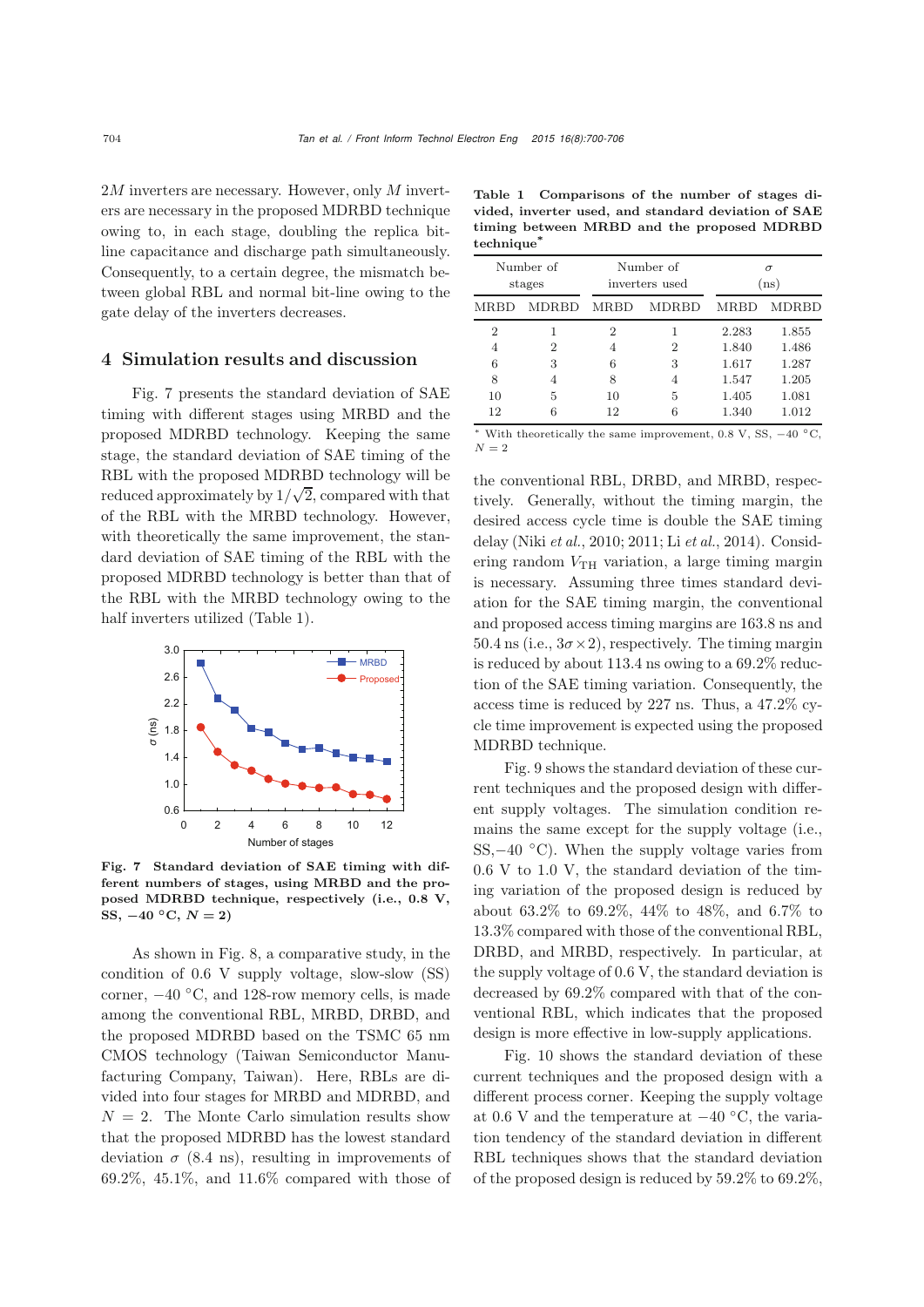

Fig. 8 Standard deviation comparison of SAE timing in the worst case (i.e., 0.6 V, SS, *−***40** *◦*C): (a) conventional RBL; (b) MRBD; (c) DRBD; (d) proposed MDRBD



Fig. 9 Standard deviation comparison of SAE timing with different voltages (i.e., SS, *−***40** *◦*C)



Fig. 10 Standard deviation comparison of SAE timing with different process corners (i.e., 0.6 V, *−***40** *◦*C)

45.1% to 49.8%, and 11.6% to 24.3% compared with those of the conventional RBL, DRBD, and MRBD, respectively. Therefore, the proposed MDRBD is more robust under process variation compared with the other techniques.

Keeping the supply voltage at 0.6 V and the process corner at SS, the standard deviation with changing temperature is as presented in Fig. 11. As can be seen from the results, as the temperature changes from  $-40$  °C to 125 °C, the standard deviation of the proposed design is reduced by 62.8% to 69.2%, 40.5% to 45.1%, and 10% to 12.8% compared with those of the conventional RBL, DRBD, and MRBD techniques, respectively.

Table 2 shows the comparison between different timing strategies. As mentioned above, the proposed technique requires the same area overhead as MRDB. In terms of power consumption, there is an increase of 5.67% with respect to DRBD.



Fig. 11 Standard deviation comparison of SAE timing with different temperatures (i.e., 0.6 V, SS)